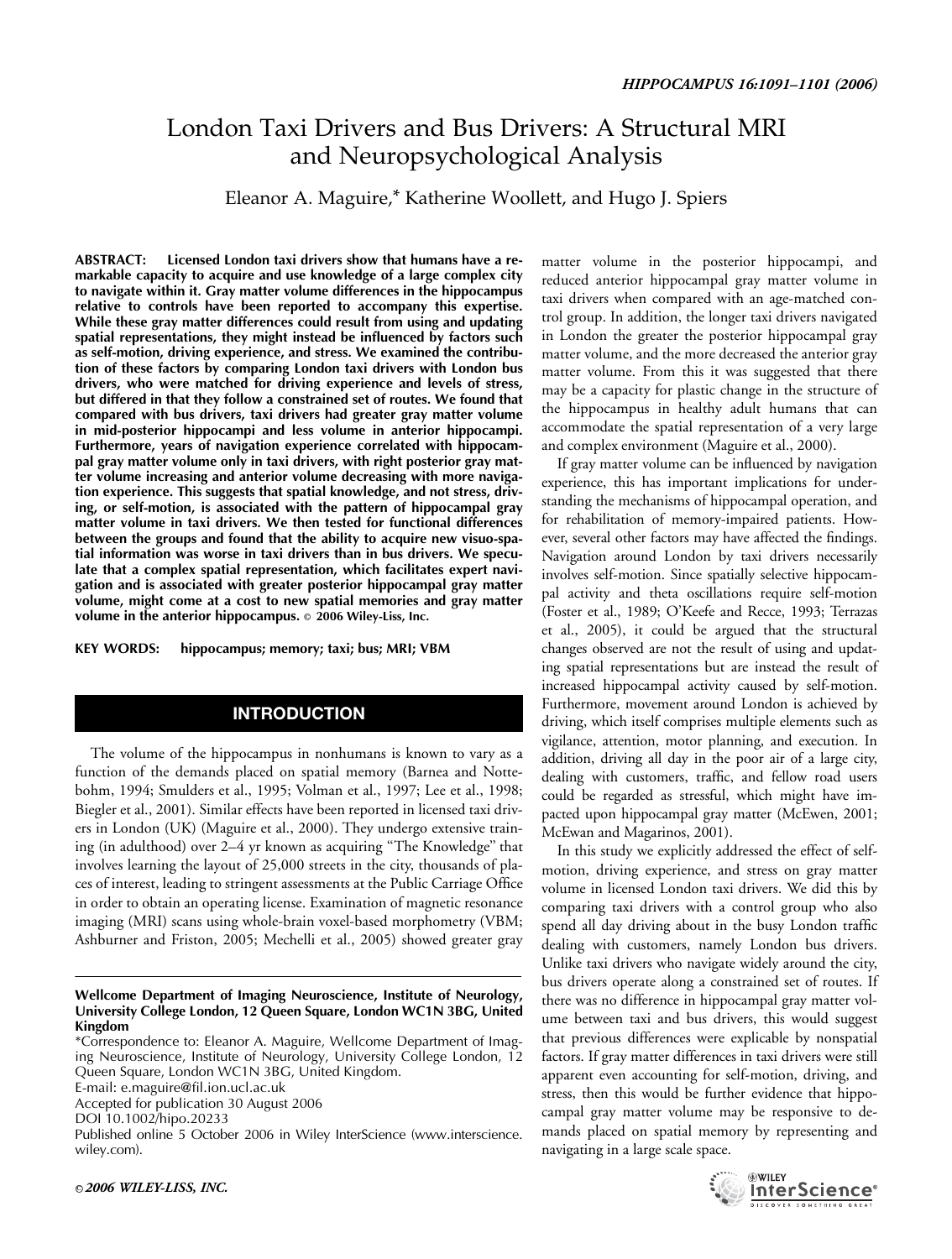If the pattern of greater posterior and reduced anterior hippocampal gray matter volume as reported by Maguire et al. (2000) was observed in this new cohort of taxi drivers, we sought to address another question. In addition to structural hippocampal differences, are there any functional differences evident in taxi drivers, in particular, might they acquire ''The Knowledge'' at the expense of something else?

### MATERIALS AND METHODS

### Participants

Thirty-five healthy male volunteers participated in the study. Of these, 18 were licensed London taxi drivers, and 17 were London bus drivers. The background details of the two groups are shown in Table 1. All taxi drivers had completed ''The Knowledge'' training, had passed the necessary Public Carriage Office examinations, and obtained a full (green badge) license. The London bus drivers had received formal training to drive a bus. Importantly, the two groups did not differ in the number of years they had been driving as taxi or bus drivers in London  $(t(33) = 1.63; P = 0.11)$ . They all worked full-time, with no significant difference between the groups in the number of working hours per week  $(t(33) = -0.34; P = 0.74)$ . Prior to commencing full-time driving, the taxi drivers also drove around London during their training, for between 2 and 4 yr. In contrast, bus driver basic training takes approximately 6 weeks. We therefore selected bus drivers, the majority of whom had a 2–4 yr history of driving (e.g., driving a delivery van) prior to becoming bus drivers, in order to control for overall amount of time driving in London. This driving tended to be along regular routes in restricted areas. None of the bus drivers had worked as licensed London taxi drivers or mini-cab drivers. None was training to be a licensed taxi driver or had ever been involved in such training. Of note, buses in London are one-person operated. That is, the driver also deals with the customers, and takes the fares, in a similar manner to taxi drivers. Bus drivers rotate around a repertoire of up to 12 routes. The taxi and bus drivers did not differ in terms of age  $(t(33) = 1.97; P = 0.06)$ , handedness (laterality index) as measured using the Edinburgh Handedness Inventory (Oldfield, 1971)  $(t(33) = 0.79; P = 0.43)$ , or age at which they left school  $(t(33) = -0.09; P = 0.92)$ . As 8/17 London bus drivers were not born in the UK, and English was their second language, it was not appropriate to use vocabulary-based tests to estimate IQ. Instead, we assessed visual information processing and abstract reasoning skills using the Matrix Reasoning subtest of the Wechsler Abbreviated Scale of Intelligence (Weschler, 1999). The mean scaled score for both groups was in the average range, and did not differ significantly  $(t(33) = 0.03; P = 0.97)$ . The bus drivers who were not UK-born had resided in London on average for 14.23 yr (standard deviation 10.13; range 5–35 yr), and spoke English extremely well. All participants gave informed written consent to participation in the study in accordance with the local research ethics committee.

TABLE 1.  $-$ 

Participant Characteristics

|                                                     | London taxi<br>drivers | London bus<br>drivers |
|-----------------------------------------------------|------------------------|-----------------------|
| Mean age (yr)                                       | 39.33 (4.49)           | 35.88 (5.79)          |
| Mean full-time driving experience<br>in London (yr) | 10.94 (5.25)           | 7.71 (6.47)           |
| Mean age at leaving school (yr)                     | 16.50(0.90)            | 16.53(1.00)           |
| Mean laterality index (handedness)                  | 69.72 (43.40)          | 57.12 (51.15)         |
| Mean scaled score on matrix<br>reasoning            | 11.61 (1.76)           | 11.59 (2.26)          |

SDs in parentheses. Group comparisons revealed no significant differences on any of these background characteristics (see text).

#### MRI Scan

Whole brain structural MRI scans were acquired on a 1.5 T Sonata whole body scanner (Siemens Medical Systems, Erlangen, Germany), with a whole-body coil for RF transmission and an 8-element phased-array head coil for signal reception, using a modified driven equilibrium Fourier transform (MDEFT) sequence (Ugurbil et al., 1993). Parameters were optimized as described in the literature (Deichmann et al., 2004): for each volunteer, 176 sagittal partitions were acquired with an image matrix of 256  $\times$  224 (Read  $\times$  Phase). Twofold oversampling was performed in the read direction (head/foot direction) to prevent aliasing. The isotropic spatial resolution was 1 mm. Relevant imaging parameters were  $TR/TE/TI = 14.59$  ms/4.15 ms/ 650 ms, BW = 85 Hz/Px,  $\alpha = 20^{\circ}$ . To increase the signal-tonoise ratio, an asymmetric position of the inversion pulse within the magnetization preparation experiment (duration TI) was chosen, and the delay between the initial saturation and the inversion amounted to 40% of TI (Deichmann et al., 2004). The total duration of the scan was 12 min. Special RF excitation pulses were used to compensate for B1 inhomogeneities of the transmit coil (Deichmann et al., 2002). Images were reconstructed by performing a standard 3D Fourier transform, followed by modulus calculation. No data filtering was applied either in k space or in the image domain.

#### Neuropsychological Test Battery

A test battery was employed to assess a range of basic cognitive, memory, and affective functions. Most of the tests were standardized tests with published normative data (see details later). We compared the two groups with each other on these tests, and also with the normative data where appropriate. A small number of additional nonstandard tests were also used.

To assess working memory and attention, the digit span subtest from the Weschler Adult Intelligence Scale III (Weschler, 1998) was used. Immediate and delayed recall (at 30 min) of verbal material was tested using the logical memory (stories) subtest from the Weschler Memory Scale Revised (Weschler, 1987). Perceptual organization and the free recall of visual material were tested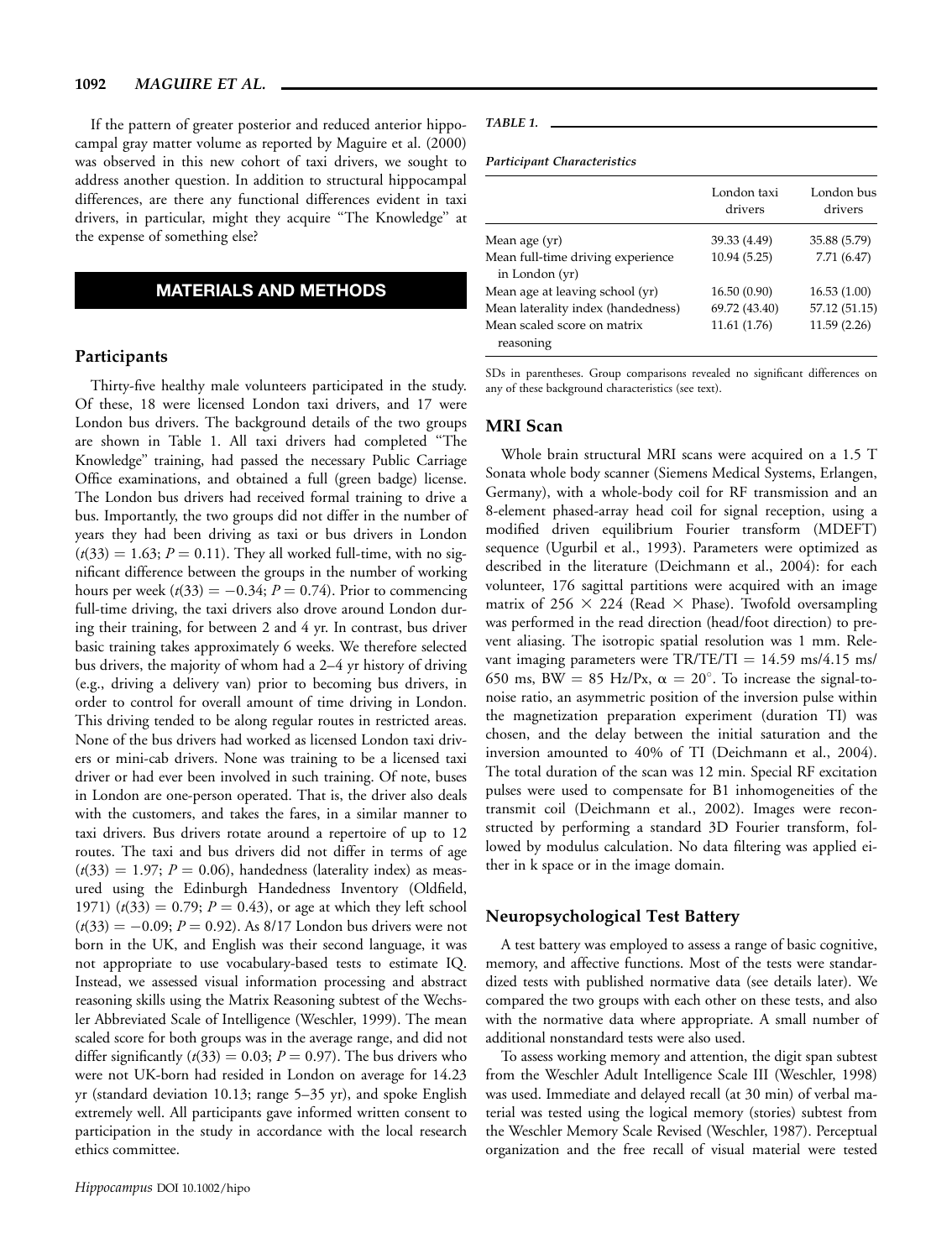using the copy and delayed recall (at 30 min) of the Rey-Osterrieth Complex Figure (Osterrieth, 1944; see also normative data in Loring et al., 1990; Meyers and Meyers, 1995). Recognition memory was assessed using the Warrington Recognition Memory Test for words and faces (Warrington, 1984). Recognition of London landmarks was examined using a specially designed test. Subjects were shown 48 color photographs of landmarks one after another. Half of the photographs were of famous London landmarks and half were distractor landmarks that were neither famous nor in London, but were visually similar to the London landmarks. In the case of all photographs, electronic alterations were made to exclude background cues to their whereabouts. Target and distractor landmarks were randomly intermixed. The test format was a yes/no recognition test where subjects were asked to state whether they recognized each landmark as a famous London landmark or not. The test was not formally timed; however, subjects on average took about 2–5 s per photograph. Subjects' knowledge of the spatial relationships between London landmarks was tested using a proximity judgments task. Stimuli were color photographs each depicting a famous London landmark. On each trial, subjects had to judge which of two London landmarks was closer (as the crow flies) to a third London landmark. There were 10 trials.

A number of widely used questionnaires were administered to assess stress and anxiety levels. The Perceived Stress Scale (Cohen et al., 1983) comprises 10 questions, and measures the degree to which situations in life are seen as stressful within the last month. The State-Trait Anxiety Inventory (Spielberger, 1983) is divided into two parts; the first assesses the subject's feelings of anxiety at the moment of testing (state), while the second part assesses the subject's anxiety generally in daily life (trait). Two other simple rating scales were constructed for this study, one measuring general life stress and the other general job stress. Ratings were made on a scale of 1–10, where 10 was very high stress.

### Procedure

Each subject was tested individually during one session of approximately 2 h. The order of neuropsychological testing and MRI scanning was random across subjects. All subjects underwent neuropsychological assessment (taxi  $n = 18$ , bus  $n = 17$ ). Two taxi drivers became claustrophobic shortly after commencement of the MRI scan, and scanning had to be terminated. The two groups who had MRI scans (taxi  $n = 16$ , bus  $n = 17$ ) were still matched on participant characteristics with no significant differences between them for age  $(t(31) = 1.93; P = 0.06)$ , handedness ( $t(31) = 0.84$ ;  $P = 0.41$ ), education ( $t(31) = 0.1$ ;  $P = 0.92$ ), driving experience in London (t(31) = 2.01; P = 0.06), and Matrix Reasoning score  $(t(31) = 0.14; P = 0.89)$ .

### Data Analysis

MRI data were analyzed using VBM implemented in the Statistical Parametric Mapping software (SPM5, Wellcome Department of Imaging Neuroscience, London, UK). This method, which permits automatic whole-brain analysis, has been described in detail elsewhere (Ashburner and Friston, 2005; Mechelli et al.,

2005). Briefly, this involves a number of fully automated preprocessing steps including extraction of brain, spatial normalization into stereotactic (MNI) space, segmentation into gray and white matter and CSF compartments, correction for volume changes induced by spatial normalization (modulation), and smoothing with a 10 mm full width at half maximum (FWHM) isotropic gaussian kernel. Analyses focused on gray matter. The two groups (taxi, bus) were compared using a two sample *-test to investigate* differences in gray matter volume. In addition, parametric effects on gray matter volume of behavioral performance and participant characteristics were also examined. The effects of global gray matter volume and subject age were excluded by modeling them as confounding variables. Given that we used modulation, VBM in this context is comparing the absolute volume of gray matter structures. Our use of total gray matter volume as a covariate of no interest allows us to observe brain regions of absolute gray matter volume difference that cannot be explained by total gray matter volume differences. The significance level for the hippocampus was set at  $P < 0.001$  uncorrected for multiple comparisons given our a priori interest in this region. The significance level for the rest of the brain was set at  $P < 0.05$  corrected for multiple comparisons.

For the behavioral data, basic group comparisons relating to participant characteristics were made using two-tailed  $t$ -tests. For the main analyses, data were screened for outliers, homogeneity of variance, and to ascertain whether the data were normally distributed. Multivariate analysis of variance (MANOVA—Hotelling's trace multivariate test) was employed using the general linear model with the significance threshold set at  $P < 0.05$ . Group (taxi, bus) was the independent variable, and the neuropsychological/ stress measures were the dependent variables. Where the MANOVA indicated a significant effect, the between-subjects tests were employed to ascertain the source of the significance with a threshold of  $P < 0.05$ . Pearson correlations were used to assess relationships between variables identified as significant in the above analyses, with a significance threshold of  $P < 0.05$  two tailed. A repeated measures analysis of variance (ANOVA) was used to analyze the Rey-Osterrieth Complex Figure error types.

## RESULTS

### Group Differences

In the first instance the two groups were compared to assess differences in gray matter volume anywhere in the brain. Greater gray matter volume was found in the taxi drivers when compared with the bus drivers in the right mid-posterior hippocampus (peak  $(x, y, z)$ z) 32,  $-22$ ,  $-14$ ;  $z = 4.01$ ; extent in  $y - 18$  to  $-33$  mm) and the left mid-posterior hippocampus (peak  $-32$ ,  $-16$ ,  $-16$ ;  $z = 4.2$ ; extent in  $y - 14$  to  $-30$  mm) (see Fig. 1A). By contrast, less gray matter volume was found in the taxi drivers when compared with the bus drivers in the very anterior head of the right (peak  $24, -4,$  $-24$ ;  $z = 4.05$ ; extent in  $y - 4$  to  $-12$  mm) and left hippocampus (peak  $-26$ ,  $-6$ ,  $-22$ ;  $z = 4.22$ ; extent in  $y - 4$  to  $-10$  mm) (see Fig. 1B). No other gray matter differences between the groups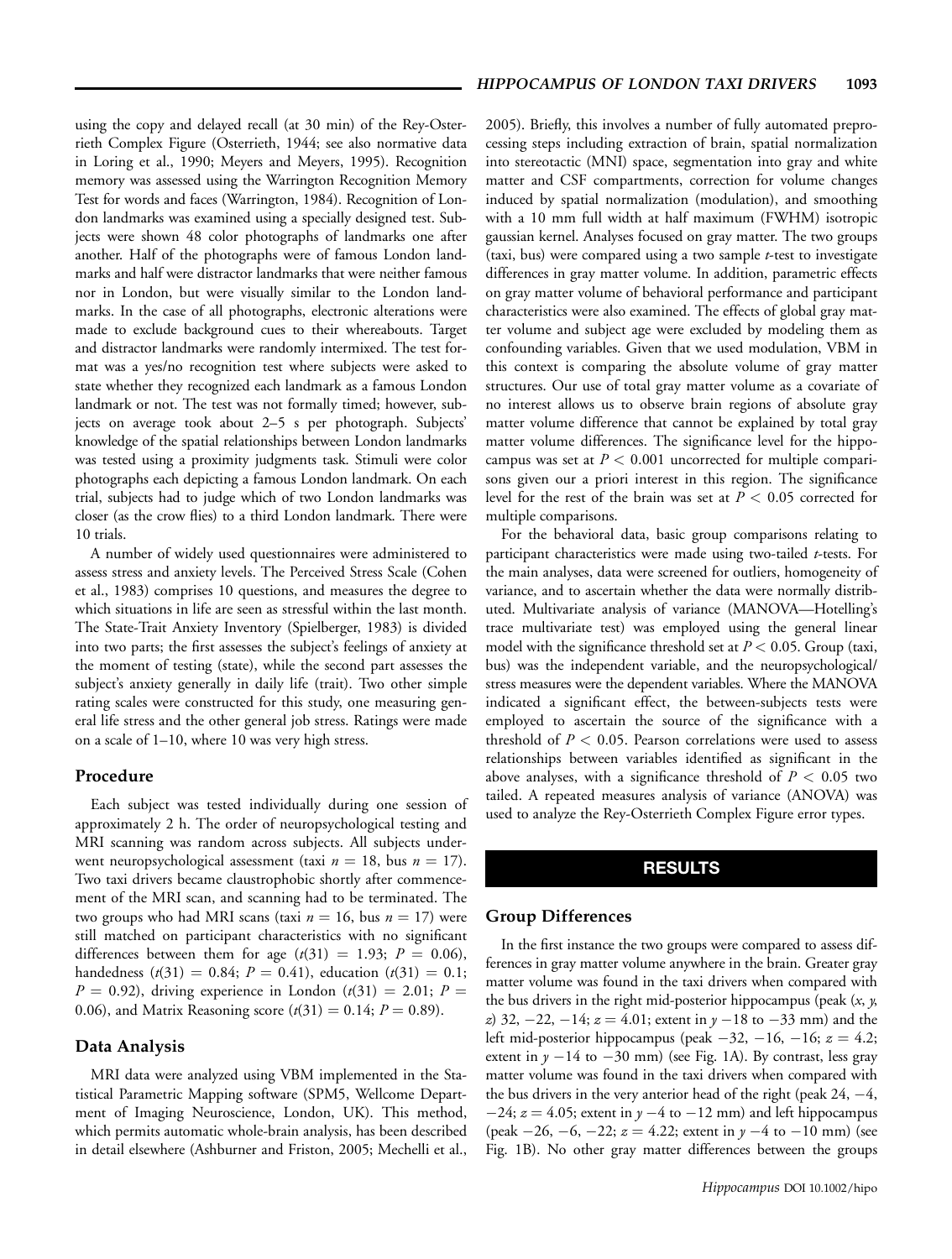were apparent elsewhere in the brain. Of note, there was no difference in gray matter volume in the caudate nucleus (even at an uncorrected threshold) between taxi and bus drivers. It has been shown using functional MRI (fMRI) that repeatedly following a single short route can lead to activation of the caudate nucleus rather than the hippocampus (Hartley et al., 2003; Iaria et al.,

 $\mathbf A$ 

 $\text{Taxi} > \text{Bus}$ 





 $\bf{B}$ 

Taxi < Bus









FIGURE 1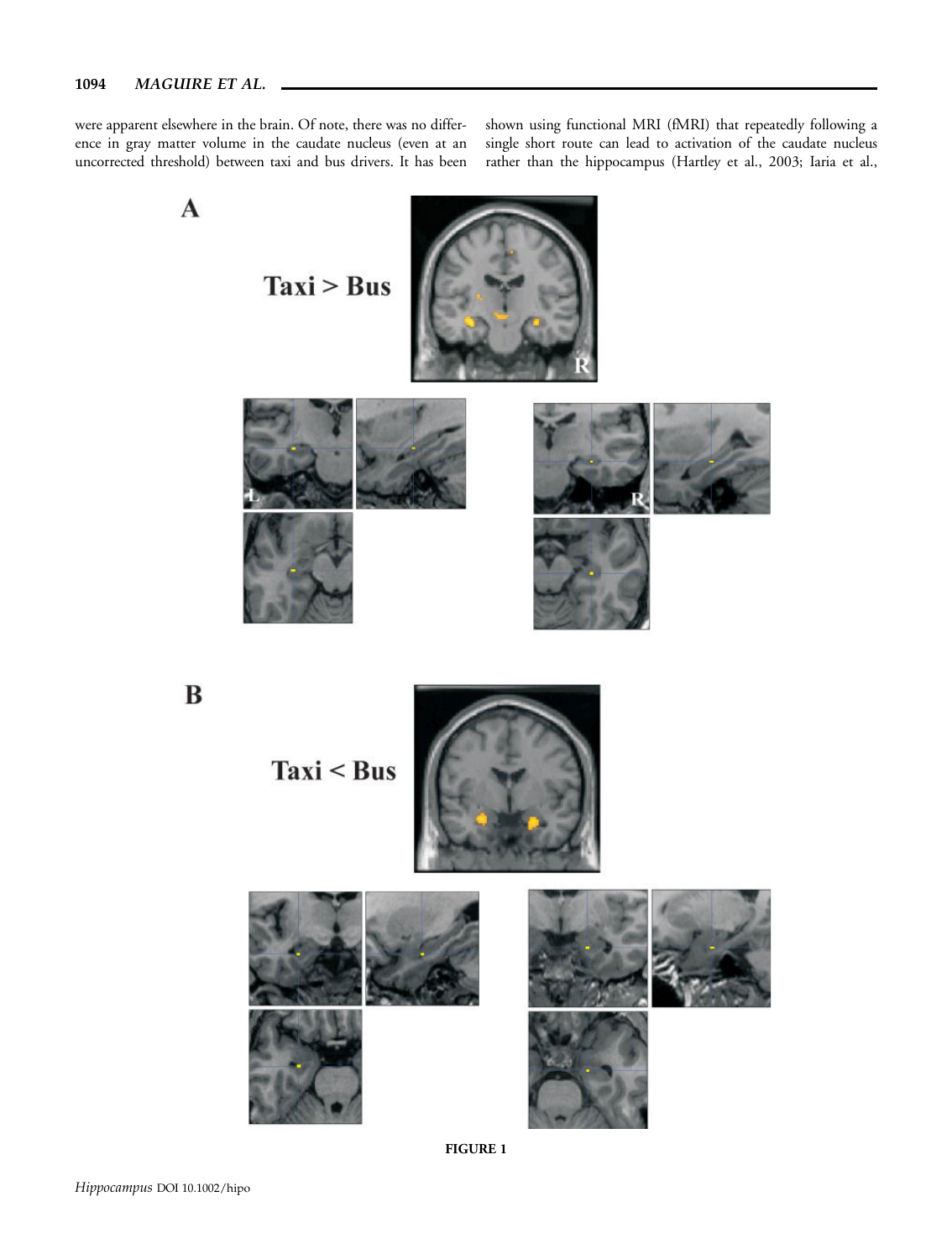### TABLE 2.

| Performance on the Neuropsychological Tests |  |  |  |  |  |
|---------------------------------------------|--|--|--|--|--|
|---------------------------------------------|--|--|--|--|--|

| Measure                                        | London taxi drivers |                 | London bus drivers |                 |                      |
|------------------------------------------------|---------------------|-----------------|--------------------|-----------------|----------------------|
|                                                | Mean score          | Mean percentile | Mean score         | Mean percentile | Group<br>comparisons |
| Digit span (scaled score)                      | 11.17(2.40)         | 66              | 11.24 (3.07)       | 66              | ns                   |
| Story recall (immediate)                       | 27.22 (4.45)        | 56              | 29.00 (4.96)       | 64              | ns                   |
| Story recall (delayed)                         | 23.33 (4.56)        | 56              | 25.47 (6.19)       | 62              | ns                   |
| Rey-Osterrieth complex figure (copy)           | 33.89 (2.47)        | 80              | 34.88 (1.76)       | 90              | ns                   |
| Rey-Osterrieth complex figure (delayed recall) | 17.33 (4.49)        | 14              | 21.32 (5.07)       | 42              | $P = 0.02$           |
| Recognition memory test words                  | 47.17 (2.72)        | 50              | 48.76 (1.75)       | 75              | $P = 0.05$           |
| Recognition memory test faces                  | 44.00 (3.89)        | 50              | 43.18 (3.89)       | 50              | ns                   |
| London landmark recognition memory test        | 40.46 (2.77)        | n/a             | 35.41 (4.70)       | n/a             | $P = 0.0001$         |
| London landmark proximity judgements           | 8.33 (1.09)         | n/a             | 6.88(1.41)         | n/a             | $P = 0.009$          |

SDs in parentheses. ns = not significantly different.  $n/a =$  not applicable.

2003; Voermans et al., 2004; and in nonhumans Packard and McGaugh, 1996; White and McDonald, 2002). However, London bus drivers do not follow one single route for years. Instead, the routes are long (across London) and their route repertoire is more extensive (see Materials and Methods).

Having observed differences in hippocampal gray matter volume, we next wanted to know how the two groups compared in terms of their neuropsychological profiles. Mean scores on the neuropsychological tests are shown in Table 2. A MANOVA was performed with group (taxi drivers, bus drivers) as the independent variable. The nine cognitive measures served as the dependent variables, namely: digit span, story immediate recall, story delayed recall, Rey-Osterrieth Complex Figure Copy, Rey-Osterrieth Complex Figure delayed recall, word recognition, face recognition, London landmark recognition, London proximity judgments. There was an overall significant difference between the two groups  $(F(9,25) = 4.621; P = 0.001)$ . The source of this difference was investigated using the tests of between-subjects effects produced by MANOVA. There were four main effects. Taxi drivers were significantly better than bus drivers on the London landmark recognition memory test  $(F(1,33) = 15.75; P = 0.0001)$ and London proximity judgments test  $(F(1,33) = 11.73; P =$ 0.009) (see Figs. 2A,B). By contrast, taxi drivers were significantly poorer than bus drivers on the delayed recall of the Rey-Osterrieth Complex Figure  $(F(1,33) = 6.08; P = 0.02)$  (see Fig. 2C). Bus drivers also scored better than taxi drivers on word recognition  $(F(1,33) = 4.19; P = 0.05)$ . However, this difference only just reached statistical significance, and both groups scored very highly and well within the normal range on this test.

If one examines the published normative data for the standardized tests, bus drivers are typically scoring around or above the 50th percentile (see Table 2). This was also the case for taxi drivers, including on the word recognition memory test, but with one exception. Taxi drivers scored on average between 10th and 20th percentile on the delayed recall of the Rey-Osterrieth Complex Figure. This is below what one would have expected for healthy males of this age. An assessment of the types of error made on the Rey-Osterrieth Complex Figure delayed recall was carried out by classifying errors into one of four types. To correct for overall error numbers, errors were expressed as a percentage of the total errors made: pure omission (taxi = 57%; bus = 61%); elements correctly placed but incorrectly drawn (taxi =  $11\%$ ; bus =  $16\%$ ); elements correctly drawn but incorrectly placed (taxi  $= 20\%$ ; bus  $=$ 19%); elements incorrectly drawn and incorrectly placed (taxi  $=$ 12%; bus  $=$  4%). There was no significant difference in error pattern between the two groups  $(F(3,31) = 0; P = 1.0)$ .

Thus, we have found that London taxi drivers have greater gray matter volume in the mid-posterior hippocampi and are better at identifying London landmarks and knowing their proximal relations than London bus drivers. By contrast, taxi drivers have less gray matter volume in their anterior hippocampi and are worse at acquiring or retrieving new visuo-spatial information.

location of the peak voxel in the right hippocampus on the same types of section. B, Top panel: less gray matter volume in the very anterior head of the hippocampi in taxi drivers when compared with bus drivers, shown on coronal section from the standard SPM canonical MRI. Montage below left shows the location of the peak voxel in the left hippocampus on high resolution (medial temporal lobe magnified) MRI scan sections from another taxi driver chosen at random: top left coronal, top right sagittal, bottom left axial. Montage below right shows the location of the peak voxel in the right hippocampus on the same types of section. [Color figure can be viewed in the online issue, which is available at www. interscience.wiley.com.]

FIGURE 1. Gray matter differences between London taxi and bus drivers. A, Top panel: greater gray matter volume in the mid-posterior hippocampi in London taxi drivers when compared with London bus drivers, shown on coronal section from the standard SPM canonical MRI. Another area in the vicinity of the red nucleus (0,  $-20$ ,  $-10$ ;  $z = 4.47$ ) also had greater gray matter volume in taxi drivers, although this did not survive whole brain correction. Montage below left shows the location of the peak voxel in the left hippocampus on high resolution (medial temporal lobe magnified) MRI scan sections from a taxi driver chosen at random: top left coronal, top right sagittal, bottom left axial. Montage below right shows the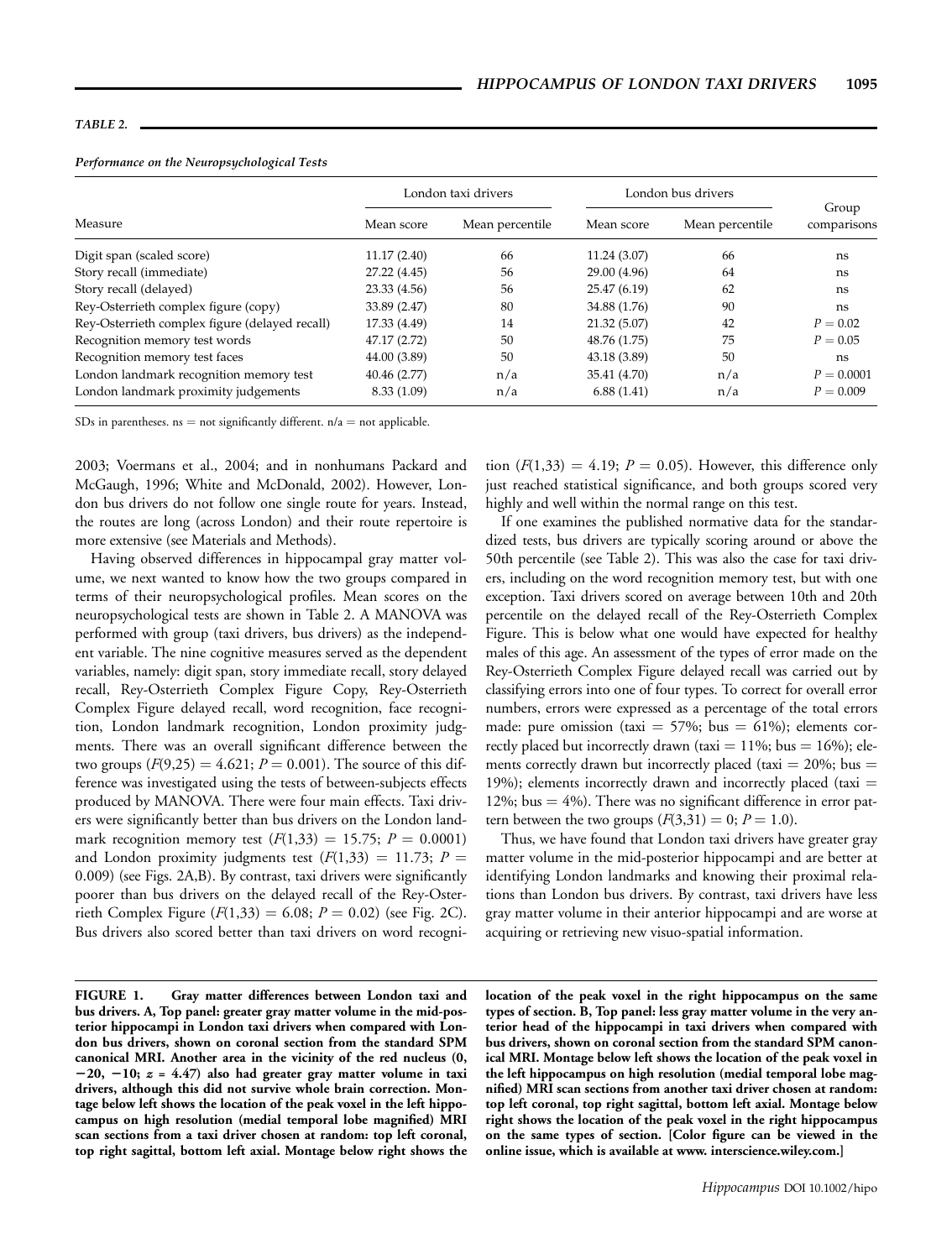

FIGURE 2. Significant main effects for the neuropsychological tests. A: London taxi drivers were significantly better than London bus drivers at identifying London landmarks from among visually similar distractors and B, making judgments about proximal relations between London landmarks. C: London taxi drivers were significantly poorer at recalling newly-learned visual information (Rey-Osterrieth Complex Figure) after a delay than London bus drivers. Bars represent SE.

Driving constantly in a large and busy city such as London, with traffic, polluted air, and dealing with members of the public could be regarded as stressful. High levels of stress in taxi drivers might have influenced the VBM and neuropsychological findings. To assess this, we examined the taxi and bus drivers on a range of stress and anxiety measures. Mean scores are shown on

#### TABLE 3.

Mean Scores on Stress and Anxiety Measures

|                                     | London taxi<br>drivers | London bus<br>drivers |  |
|-------------------------------------|------------------------|-----------------------|--|
|                                     |                        |                       |  |
| Perceived stress sale               | 16.39 (7.96)           | 15.59 (5.68)          |  |
| Life stress rating                  | 5.50(2.72)             | 4.29(1.75)            |  |
| Job stress rating                   | 4.94(2.55)             | 4.29(1.96)            |  |
| State trait anxiety inventory state | 29.50 (7.99)           | 26.41 (9.46)          |  |
| State trait anxiety inventory trait | 38.11 (12.31)          | 34.35 (9.91)          |  |

SDs in parentheses. Group comparisons revealed no significant differences on any of these measures (see text).

Table 3. A MANOVA was performed with group (taxi drivers, bus drivers) as the independent variable. The five stress/anxiety measures served as the dependent variables, namely: Perceived Stress Scale, Life Stress rating, Job Stress rating, State-Trait Anxiety Inventory (state), State-Trait Anxiety Inventory (trait). The taxi drivers and bus drivers did not differ significantly on this range of measures  $(F(5,29) = 0.64; P = 0.66)$ . Our simple Life and Job Stress ratings showed both groups to be in the middle of the scale, with ''average'' life and job stress. The original normative data for the Perceived Stress Scale and State-Trait Anxiety Inventory are not appropriate for our samples. Our subjects were not from the same culture, education system, or era where and when the normative data were gathered. This does not undermine the value of these tests; however, using these norms for comparison with our data serves no useful purpose. The important issue with regard to these measures is that the taxi and bus drivers did not differ, thus allowing us to answer our question as to whether group differences in perceived stress and anxiety explained hippocampal volume differences, which they did not.

### Effect of Experience

Taxi drivers did not differ from bus drivers in terms of the amount of experience driving in London. As the two groups only differed in the extent of their knowledge of London's layout, this would seem to support the idea that the structural differences in taxi drivers may relate to spatial memory. Nevertheless, we also examined directly the effect of experience on gray matter volume by entering number of years engaged in professional driving in London as a covariate of interest in the VBM analysis (controlling for subject age, see Materials and Methods). Nowhere in the brain of bus drivers was gray matter volume found to covary as a function of amount of time driving. However, among taxi drivers, time taxi driving did covary with gray matter volume. Specifically, gray matter volume the right posterior hippocampus (peak 32,  $-34$ ,  $-2$ ;  $z = 3.86$ ; extent in y  $-30$  to  $-36$  mm) increased in taxi drivers the longer they had been taxi driving (see Fig. 3A). The correlation between gray matter volume and the number of years taxi driving was significant ( $r = 0.72$ ,  $P = 0.002$ ). By contrast, gray matter volume in the anterior hippocampi decreased in taxi drivers the longer they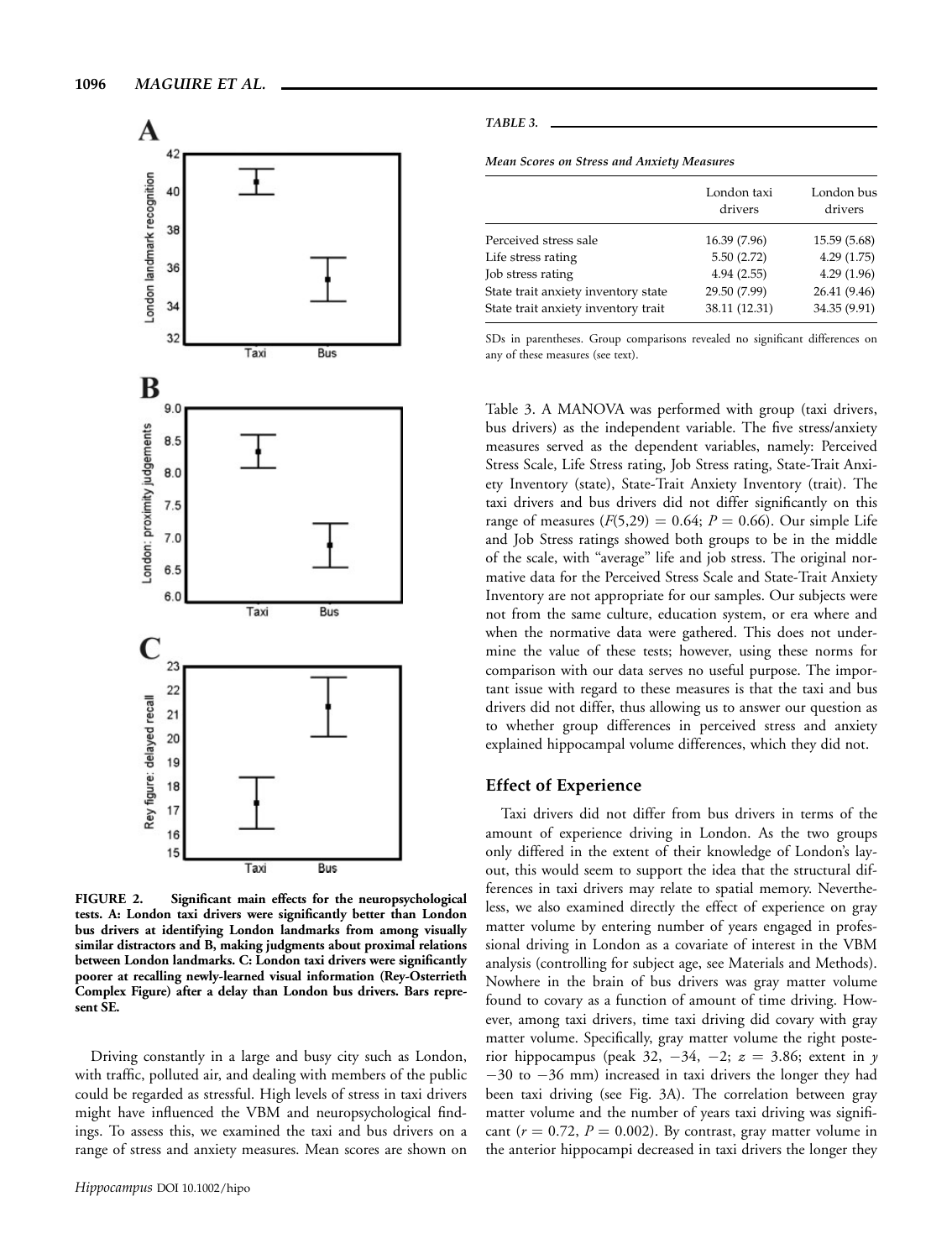

anterior HC grey matter volume

FIGURE 3. The effect of taxi driving experience on gray matter volume. A: Sagittal and coronal sections (left and middle panels) showing right posterior hippocampal gray matter volume varies positively with time taxi driving. Right panel shows a plot of the correlation, with increasing gray matter volume the more years of taxi driving. B: Sagittal and coronal sections (left and middle panels) showing anterior hippocampal gray matter volume varies nega-

tively with time taxi driving. Right panel shows a plot of the correlation (at the peak voxel in the right anterior hippocampus) with decreasing gray matter volume the more years of taxi driving. Note the plot points for two subjects overlap. HC = hippocampal. [Color figure can be viewed in the online issue, which is available at www.interscience.wiley.com.]

had been taxi driving; left anterior hippocampus (peak  $34, -10$ ,  $-24$ ;  $z = 3.48$ ; extent in  $y -6$  to  $-12$  mm) and right anterior hippocampus (peak  $-34$ ,  $-12$ ,  $-22$ ;  $z = 3.54$ ; extent in  $y -8$ to  $-14$  mm) (see Fig. 3B). The correlations between gray matter volume and the number of years taxi driving were significant (left anterior hippocampus  $r = -0.73$ ,  $P = 0.001$ ; right anterior hippocampus  $r = -0.69$ ,  $P = 0.002$ ). This confirms that driving experience or self-motion per se does not appear to influence gray matter volume, but rather the key factor seems to be utilizing a complex spatial representation over years of navigation.

There was a trend for performance on delayed recall of the Rey-Osterrieth Complex Figure to correlate negatively with years experience taxi driving ( $r = -0.44$ ,  $P = 0.04$  one tailed,  $P = 0.07$ two tailed). Thus, the longer taxi driving, the lower the score on Rey-Osterrieth Complex Figure delayed recall. No such effect was apparent in bus drivers ( $r = 0.07$ ,  $P = 0.78$ ).

No other neuropsychological or stress variables correlated significantly with years experience or gray matter volume in either group.

### **DISCUSSION**

In this study we compared licensed London taxi drivers with London bus drivers using VBM and neuropsychological tests. The groups were matched for gender, age, education, intellectual level, and amount of driving experience in London. They also rated their feelings of stress and anxiety equivalently. We show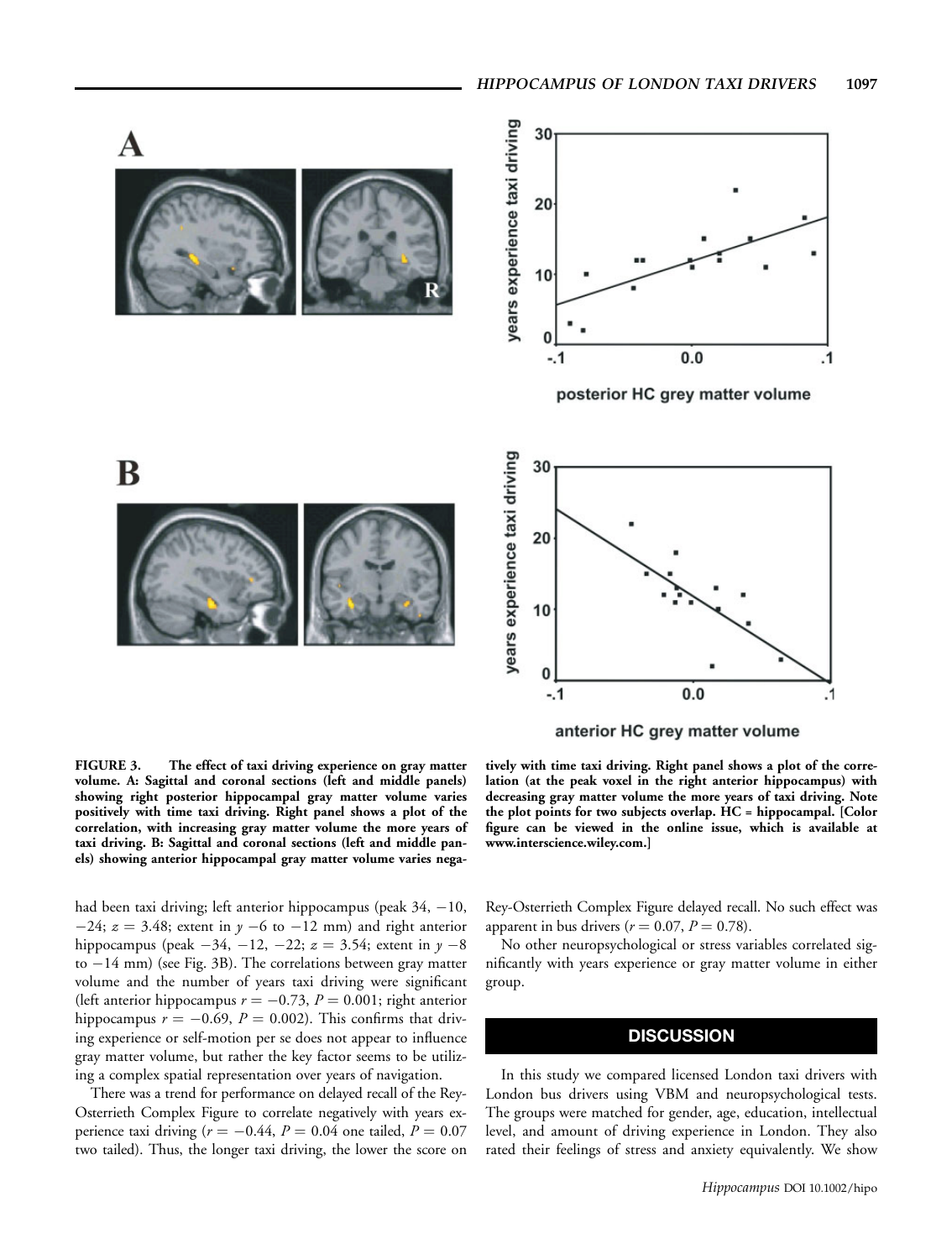that compared with bus drivers, taxi drivers had greater gray matter volume in the posterior hippocampi and less gray matter volume in the anterior hippocampi. Furthermore, years of navigation experience correlated with hippocampal gray matter volume only in taxi drivers, with right posterior gray matter volume increasing and anterior gray matter volume decreasing with more navigation experience. In addition to structural brain differences, our neuropsychological testing revealed that taxi drivers, while performing better than bus drivers on tests relating to knowledge of London, were significantly poorer at acquiring or retrieving novel visuospatial information.

Our findings are consistent with the previous study that examined gray matter in licensed London taxi drivers when compared with a group of age and gender-matched control subjects (Maguire et al., 2000). The coordinates of the voxel of peak gray matter difference in the right mid-posterior hippocampus in this study and those observed by Maguire et al. (2000) are almost identical. The peak coordinate for the left hippocampus is more anterior than that observed by Maguire et al. (2000), although the area of difference extends posteriorly and overlaps with that previously reported. The coordinates of the voxels of peak gray matter difference in the anterior hippocampi are also similar to those observed by Maguire et al. (2000). As before, these differences are at the most anterior tip of the hippocampus. This region can be difficult to distinguish from the neighboring amygdala. However, the more inferior location of the gray matter differences (see Fig. 1, and Duvernoy et al., 2005), and the similarity with the previous results which were independently verified by a traditional pixel counting region of interest analysis (ROI) focused on the hippocampus (Maguire et al., 2000) are consistent with the effects being hippocampal.

It could be argued that using bus drivers as the comparison group might have obscured potentially interesting effects associated with driving per se or with following routes repeatedly. However, given that the results of the VBM analyses from this study are so concordant with the previous study (Maguire et al., 2000) where control subjects were not in a driving profession suggests that the bus drivers were an appropriate control group. While it would have been preferable to have matched the taxi and bus driver groups in terms of their country of origin, it was not possible, given the high proportion of non-UK born people in the London bus driving profession. We ensured, however, that non-UK born bus drivers had resided in the UK for some time, and were very proficient in English. That the VBM results were very similar to those obtained in the original study (Maguire et al., 2000) where control subjects were UK born, speaks against a cohort effect explaining our findings in the present study.

While confirming the robustness of the previously reported structural results, our study extends them in several ways. In the original study, the anterior gray matter differences were identified as significant using the ROI method. We now show that these anterior effects replicate and can be measured effectively using VBM. The current findings also more clearly reveal the nature of the association between hippocampal gray matter and years navigating as a taxi driver. The plots in Figure 3 show that this relationship is best characterized as linear. A more varied distribution

of experience, coupled with better quality MRI scans, and developments in the VBM technique are likely reasons for the improved clarity of the current findings.

The two subject groups are better matched than those tested by Maguire et al. (2000) in terms of basic neuropsychological profiles. In the previous study, the control group comprised nontaxi drivers. This meant that the taxi and control groups differed considerably not only in terms of spatial representation and navigation experience, but in the self-motion, proprioceptive, vestibular, and optic cue processing that this encompasses. The influence of self-motion signals on hippocampal place cells has been suggested to be substantial (Foster et al., 1989; O'Keefe and Recce, 1993; Terrazas et al., 2005), and could have been a powerful influence on gray matter. The current findings, however, allow us to rule this out. Taxi and bus drivers had similar driving experience in London, they all drove full time, and for a comparable number of hours each day. Both flexible navigation by the taxi drivers and the more spatially constrained route following of the bus drivers relied on processing self-motion signals, yet hippocampal gray matter differences between the two groups persisted. Likewise, by comparing two groups matched for driving a vehicle on a continuous basis, with concomitant attentional, vigilance, and motoric demands, we can rule out driving as having affected the gray matter findings.

Driving a taxi in London, constantly dealing with traffic, road works, and customers, could be regarded as stressful. Glucocorticoids (GCs) are produced in response to stress. GCs can regulate neuronal metabolism, gene expression, and hippocampal synaptic plasticity (McEwan et al., 1999; McEwen, 2001; McEwan and Magarinos, 2001). Increases in plasma or salivary cortisol are often used as a biochemical marker of stress. Elevated cortisol levels have been associated with poor performance on memory tasks (Newcomer et al., 1999; Cho et al., 2000) and reduced hippocampal volume (Lupien et al., 1998). Thus, stress may have induced the anterior hippocampal volume reduction in the taxi drivers. It was not possible to measure cortisol levels in this study, although this would be interesting to consider in future studies. However, the bus drivers operated in the same environment as the taxi drivers, coping with the same stressors. On a range of stress and anxiety measures, the groups' self-ratings did not differ significantly, suggesting that stress is not the basis of the reduced anterior hippocampal gray matter volume in taxi drivers.

Thus, the results from the present study continue to permit the view that learning, representing, and using a spatial representation of a highly complex and large-scale environment is a primary function of the hippocampus in humans such that this brain region might adapt structurally to accommodate its elaboration. It might seem somewhat paradoxical that the gray matter in posterior hippocampus increases with more navigation experience, since one might have predicted instead that taxi drivers would have most knowledge when they are newly qualified (Terrazas and McNaughton, 2000). Taxi drivers report that their "mental map" of London becomes more integrated and coheres over a long period as it gets more fine-tuned through experience of the relationships among roads and between places (Maguire EA, unpublished observations). Similar findings of apparently environmentally driven plasticity have been reported in several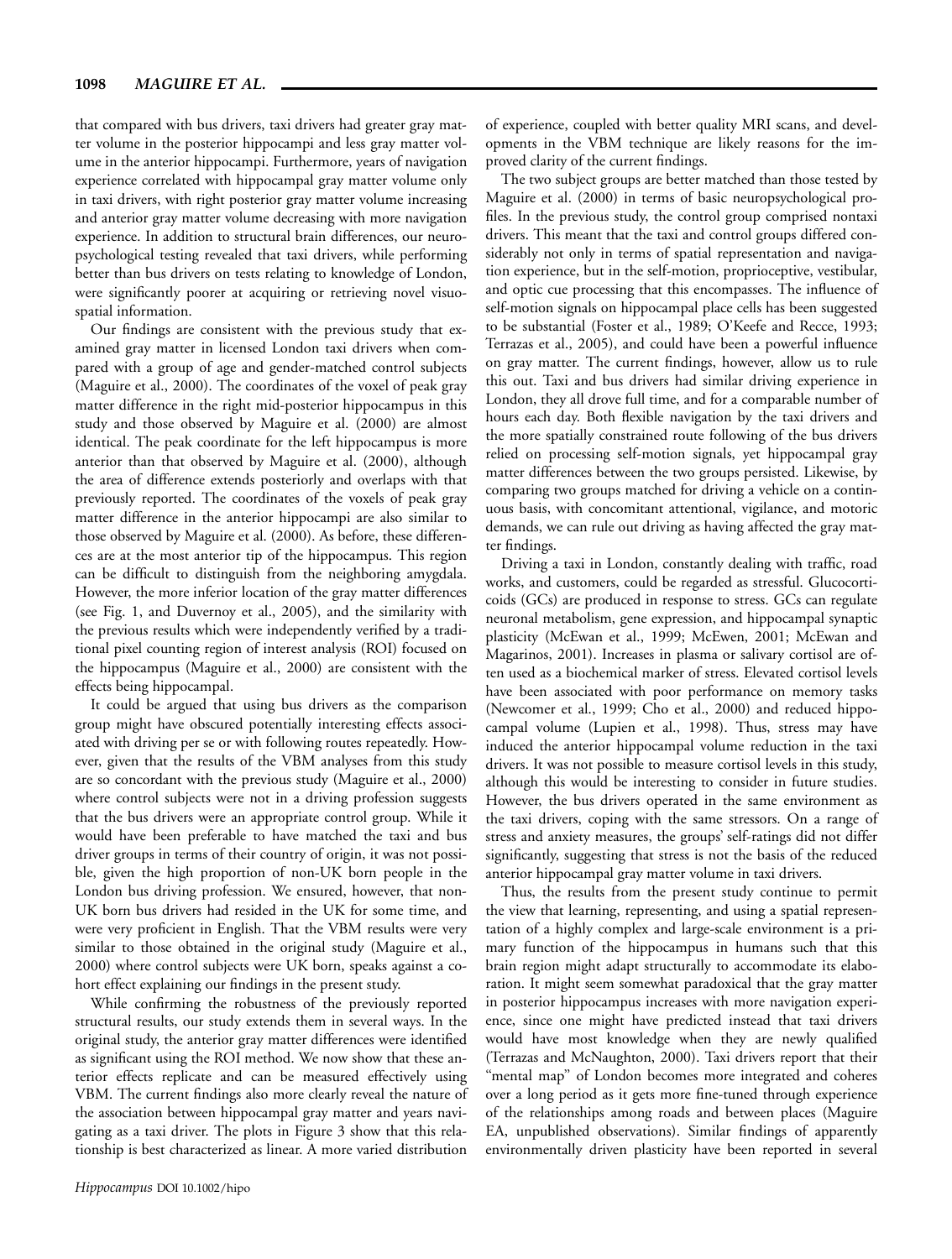other groups including musicians, jugglers, and bilinguals (Munte et al., 2002; Gaser and Schlaug, 2003; Draganski et al., 2004; Mechelli et al., 2004). In these groups, positive correlations between gray matter and the time spent learning and practicing their specialization have also been found. Professional musicians show a greater increase in gray matter volume in motor and auditory areas (Gaser and Schlaug, 2003) and a frontal region (Sluming et al., 2002) the longer the time spent practicing and playing, as do early bilinguals in parietal cortex (Mechelli et al., 2004).

The correlations between time taxi driving and hippocampal gray matter suggest that experience drives the changes observed. However, it should be acknowledged that in order to categorically conclude this, a within-subjects longitudinal study over many years facilitating comparison before and after acquiring ''The Knowledge'' is required (and is ongoing). Such a study will also permit examination of the characteristics of those who succeed at taxi driver training, and whether innate pretraining cognitive factors and/or hippocampal volume are predictive of successful qualification. That said, in a previous study, the correlation between navigation ability in a newly learned (virtual) environment in nontaxi drivers and its relation to hippocampal volume was examined (Maguire et al., 2003). No significant relationship was found, i.e., better navigators did not have larger posterior hippocampal volume. However, this was a cross-sectional study, and does not preclude the possibility that taxi driver potential is influenced by innate factors. It should also be noted that our study focused on spatial knowledge and its relationship with the hippocampus. It could be that intense acquisition and prolonged use of nonspatial knowledge might have similar effects.

While the correlation between time taxi driving and posterior hippocampal gray matter volume is right lateralized, and may indicate a preferential role for this area in representing space (O'Keefe and Nadel, 1978; Smith and Milner, 1981; Burgess et al., 2002), by and large the results are bilateral. Previous neuropsychological studies have documented deficits in topographical memory following left medial temporal lobe damage (Maguire et al., 1996; Lambrey et al., 2003), and the left, as well as the right, hippocampus has been observed to activate in some neuroimaging studies of navigation (Ghaem et al., 1997; Maguire et al., 1998; Gron et al., 2000; Spiers and Maguire, 2006). The precise contribution of the left hippocampus to navigation, and whether it somehow relates to episodic memory, remains to be determined.

Given that licensed London taxi drivers have a particular pattern of hippocampal gray matter volume, we next asked the question what might the functional consequences of such an arrangement be on memory? Clearly, taxi drivers are expert at navigation in London, and their significantly better scores when compared with bus drivers on the London landmarks and proximity tests confirmed this. We suggest this enhanced performance might be associated with the greater posterior hippocampal gray matter volume in taxi drivers. However, acquiring or retrieving new visuo-spatial information was below average in taxi drivers, while bus drivers performed in an average fashion on the delayed recall of the Rey-Osterrieth Complex Figure. This difference cannot be explained by difficulties perceiving, organizing, or drawing the figure as both groups scored equivalently on the copy trial. The Rey-Osterrieth Complex Figure is one of the most widely used tests of spatial memory in neuropsychology, and is reported to be particularly sensitive to right-sided damage (Meyers and Meyers, 1995; Lezak, 2004). For instance Bohbot et al. (1998) found deficits in patients with surgical removal of the right hippocampus, and more recently, a negative correlation between the volume of the right hippocampus and delayed recall of the Rey-Osterrieth Complex Figure after brain injury has been reported (Tomaiuolo et al., 2004).

While previous neuropsychological studies have not specifically linked the anterior hippocampus with performance on the delayed recall of the Rey-Osterrieth Complex Figure, we suggest the below average score observed in the taxi drivers on this test could be related to their reduced right anterior hippocampal gray matter volume. This accords with findings across species that there may be functional differentiation along the anterior–posterior axis of the hippocampus (e.g., Moser et al., 1993; Jung et al., 1994; Colombo et al., 1998; Hock and Bunsey, 1998; Maguire et al., 2000; Bannerman et al., 2004; Gogtay et al., 2006). In humans, functional neuroimaging studies have linked anterior hippocampal activity with the detection of stimulus novelty and to encoding, while the posterior hippocampus has been associated with retrieval (Lepage et al., 1998; Strange and Dolan, 2001; but see Small et al., 2001). In line with this view, and of particular relevance here, successful navigation in familiar environments has often resulted in activation of the posterior hippocampus (Hartley et al., 2003; Kumaran and Maguire, 2005; Spiers and Maguire, 2006). By contrast, learning the layout of a new virtual environment has been associated with activity in the anterior hippocampus (Wolbers and Buchel, 2005). We note, however, that scores on the delayed recall of the Rey-Osterrieth Complex Figure did not correlate with gray matter volume directly in taxi drivers. The limited variance in performance among taxi drivers might reflect an early and adverse impact of taxi training on anterograde visuospatial memory, and so a categorical difference rather than a correlation may result. Thus, while the present Rey-Osterrieth Complex Figure finding is intriguing and may reflect a cognitive tradeoff in acquiring The Knowledge, clearly, further studies of taxi drivers are required to explore in more depth their anterograde visuo-spatial memory, and also its relationship with the anterior hippocampus.

In conclusion, licensed London taxi drivers show that humans have an amazing capacity to acquire and use for navigation a highly complex spatial representation of a large city. Our findings suggest that this is accompanied by greater gray matter volume in the posterior hippocampus. We speculate that there may be to be a price to pay for this expertise, however, as reflected in less gray matter volume elsewhere in the hippocampus, and a compromised ability to acquire or retrieve new visuo-spatial information. Longitudinal within-subjects studies are required to examine direct relationships between navigation expertise, changes in hippocampal volume, and their cognitive sequelae. In addition, future work using methods complementary to MRI and VBM may ascertain if gray matter volume differences are due to neuronal size, neurogenesis, or perhaps dendritic or axonal arborisation.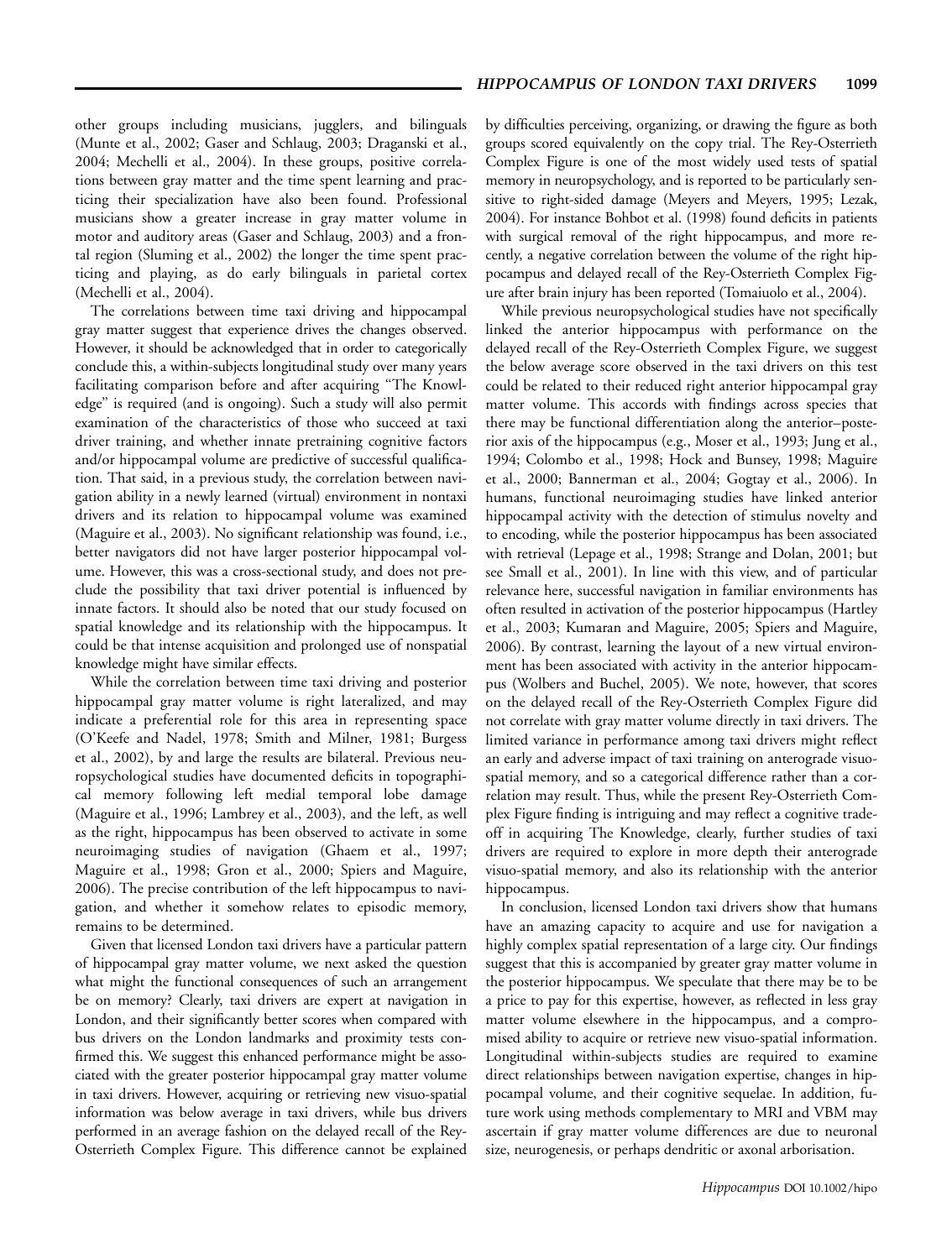### Acknowledgments

We thank the participants for their time and interest in this work. We are grateful to Stagecoach London and Arriva London for facilitating bus driver recruitment, and all the licensed London taxi companies, particularly Dial-a-Cab, for facilitating taxi driver recruitment. Thanks also to J. Ashburner for helpful discussions, and R. Deichmann and B. de Martino for MRI technical support. This work was funded by a Wellcome Trust senior research fellowship in basic biomedical science to EAM.

### REFERENCES

- Ashburner J, Friston KJ. 2005. Unified segmentation. Neuroimage 26: 839–851.
- Bannerman DM, Rawlins JN, McHugh SB, Deacon RM, Yee BK, Bast T, Zhang WN, Pothuizen HH, Feldon J. 2004. Regional dissociations within the hippocampus—Memory and anxiety. Neurosci Biobehav Rev 28:273–283.
- Barnea A, Nottebohm F. 1994. Seasonal recruitment of hippocampal neurons in adult free-ranging black-capped chickadees. Proc Natl Acad Sci USA 91:11217–11221.
- Biegler R, McGregor A, Krebs JR, Healy SD. 2001. A larger hippocampus is associated with longer-lasting spatial memory. Proc Natl Acad Sci USA 98:6941–6944.
- Bohbot VD, Kalina M, Stepankova K, Spackova N, Petrides M, Nadel L. 1998. Spatial memory deficits in patients with lesions to the right hippocampus and to the right parahippocampal cortex. Neuropsychologia 36:1217–1238.
- Burgess N, Maguire EA, O'Keefe J. 2002. The human hippocampus and spatial and episodic memory. Neuron 35:625–641.
- Cho K, Ennaceur A, Cole JC, Suh CK. 2000. Chronic jet lag produces cognitive deficits. J Neurosci 20:RC66.
- Cohen S, Kamarck T, Mermelstein R. 1983. A global measure of perceived stress. J Health Soc Behav 24:385–396.
- Colombo M, Fernandez T, Nakamura K, Gross CG. 1998. Functional differentiation along the anterior-posterior axis of the hippocampus in monkeys. J Neurophysiol 80:1002–1005.
- Deichmann R, Good CD, Turner R. 2002. RF inhomogeneity compensation in structural brain imaging. Magn Reson Med 47:398–402.
- Deichmann R, Schwarzbauer C, Turner R. 2004. Optimisation of the 3D MDEFT sequence for anatomical brain imaging: Technical implications at 1.5 and 3 T. Neuroimage 21:757–767.
- Draganski B, Gaser C, Busch V, Schuierer G, Bogdahn U, May A. 2004. Neuroplasticity: Changes in grey matter induced by training. Nature 427:311–312.
- Duvernoy HM. 2005. The Human Hippocampus: Functional Anatomy, Vascularisation and Serial Sections with MRI. Berlin: Springer.
- Foster TC, Castro CA, McNaughton BL. 1989. Spatial selectivity of rat hippocampal neurons: Dependence on preparedness for movement. Science 244:1580–1582.
- Gaser C, Schlaug G. 2003. Gray matter differences between musicians and nonmusicians. Ann NY Acad Sci 999:514–517.
- Ghaem O, Mellet E, Crivello F, Tzourio N, Mazoyer B, Berthoz A, Denis M. 1997. Mental navigation along memorized routes activates the hippocampus, precuneus, and insula. Neuroreport 8: 739–744.
- Gogtay N, Nugent TF III, Herman DH, Ordonez A, Greenstein D, Hayashi KM, Clasen L, Toga AW, Giedd JN, Rapoport JL, Thompson PM. 2006. Dynamic mapping of normal human hippocampal development. Hippocampus 16:664–672.
- Gron G, Wunderlich AP, Spitzer M, Tomczak R, Riepe MW. 2000. Brain activation during human navigation: Gender-different neural networks as substrate of performance. Nat Neurosci 3:404–408.
- Hartley T, Maguire EA, Spiers HJ, Burgess N. 2003. The well-worn route and the path less traveled: Distinct neural bases of route following and wayfinding in humans. Neuron 37:877–888.
- Hock BJ Jr, Bunsey MD. 1998. Differential effects of dorsal and ventral hippocampal lesions. J Neurosci 18:7027–7032.
- Iaria G, Petrides M, Dagher A, Pike B, Bohbot VD. 2003. Cognitive strategies dependent on the hippocampus and caudate nucleus in human navigation: Variability and change with practice. J Neurosci 23:5945–5952.
- Jung MW, Wiener SI, McNaughton BL. 1994. Comparison of spatial firing characteristics of units in dorsal and ventral hippocampus of the rat. J Neurosci 14:7347–7356.
- Kumaran D, Maguire EA. 2005. The human hippocampus: Cognitive maps or relational memory? J Neurosci 25:7254–7259.
- Lambrey S, Samson S, Dupont S, Baulac M, Berthoz A. 2003. Reference frames and cognitive strategies during navigation: Is the left hippocampal formation involved in the sequential aspects of route memory? Int Congr Ser 1250:261–274.
- Lee DW, Miyasato LE, Clayton NS. 1998. Neurobiological bases of spatial learning in the natural environment: Neurogenesis and growth in the avian and mammalian hippocampus. Neuroreport 9: R15–R27.
- Lepage M, Habib R, Tulving E. 1998. Hippocampal PET activations of memory encoding and retrieval: The HIPER model. Hippocampus 8:313–322.
- Lezak MD. 2004. Neuropsychological assessment. Oxford: Oxford University Press.
- Loring DW, Martin RC, Meador KJ, Lee GP. 1990. Psychometric construction of the Rey-Osterrieth complex figure: Methodological considerations and interrater reliability. Arch Clin Neuropsychol 5: 1–14.
- Lupien SJ, de LM, de SS, Convit A, Tarshish C, Nair NP, Thakur M, McEwen BS, Hauger RL, Meaney MJ. 1998. Cortisol levels during human aging predict hippocampal atrophy and memory deficits. Nat Neurosci 1:69–73.
- Maguire EA, Burke T, Phillips J, Staunton H. 1996. Topographical disorientation following unilateral temporal lobe lesions in humans. Neuropsychologia 34:993–1001.
- Maguire EA, Burgess N, Donnett JG, Frackowiak RS, Frith CD, O'Keefe J. 1998. Knowing where and getting there: A human navigation network. Science 280:921–924.
- Maguire EA, Gadian DG, Johnsrude IS, Good CD, Ashburner J, Frackowiak RSJ, Frith CD. 2000. Navigation-related structural change in the hippocampi of taxi drivers. Proc Natl Acad Sci USA 97: 4398–4403.
- Maguire EA, Spiers HJ, Good CD, Hartley T, Frackowiak RSJ, Burgess N. 2003. Navigation expertise and the human hippocampus: A structural brain imaging analysis. Hippocampus 13:208–217.
- McEwen BS. 2001. Plasticity of the hippocampus: Adaptation to chronic stress and allostatic load. Ann NY Acad Sci 933:265–277.
- McEwen BS, Magarinos AM. 2001. Stress and hippocampal plasticity: Implications for the pathophysiology of affective disorders. Hum Psychopharmacol 16(Suppl 1):S7–S19.
- McEwen BS, de Leon MJ, Lupien SJ, Meaney MJ. 1999. Corticosteroids, the aging brain and cognition. Trends Endocrinol Metab 10: 92–96.
- Mechelli A, Crinion JT, Noppeney U, O'Doherty J, Ashburner J, Frackowiak RS, Price CJ. 2004. Neurolinguistics: Structural plasticity in the bilingual brain. Nature 431:757.
- Mechelli A, Price CJ, Friston KJ, Ashburner J. 2005. Voxel-based morphometry of the human brain: Methods and applications. Curr Med Imaging Rev 1:105–113.
- Meyers JE, Meyers KR. 1995. Rey Complex Figure Tests and Recognition Trial. Odessa, FL: Psychological Assessment Resources.
- Moser E, Moser MB, Andersen P. 1993. Spatial learning impairment parallels the magnitude of dorsal hippocampal lesions, but is hardly present following ventral lesions. J Neurosci 13:3916–3925.